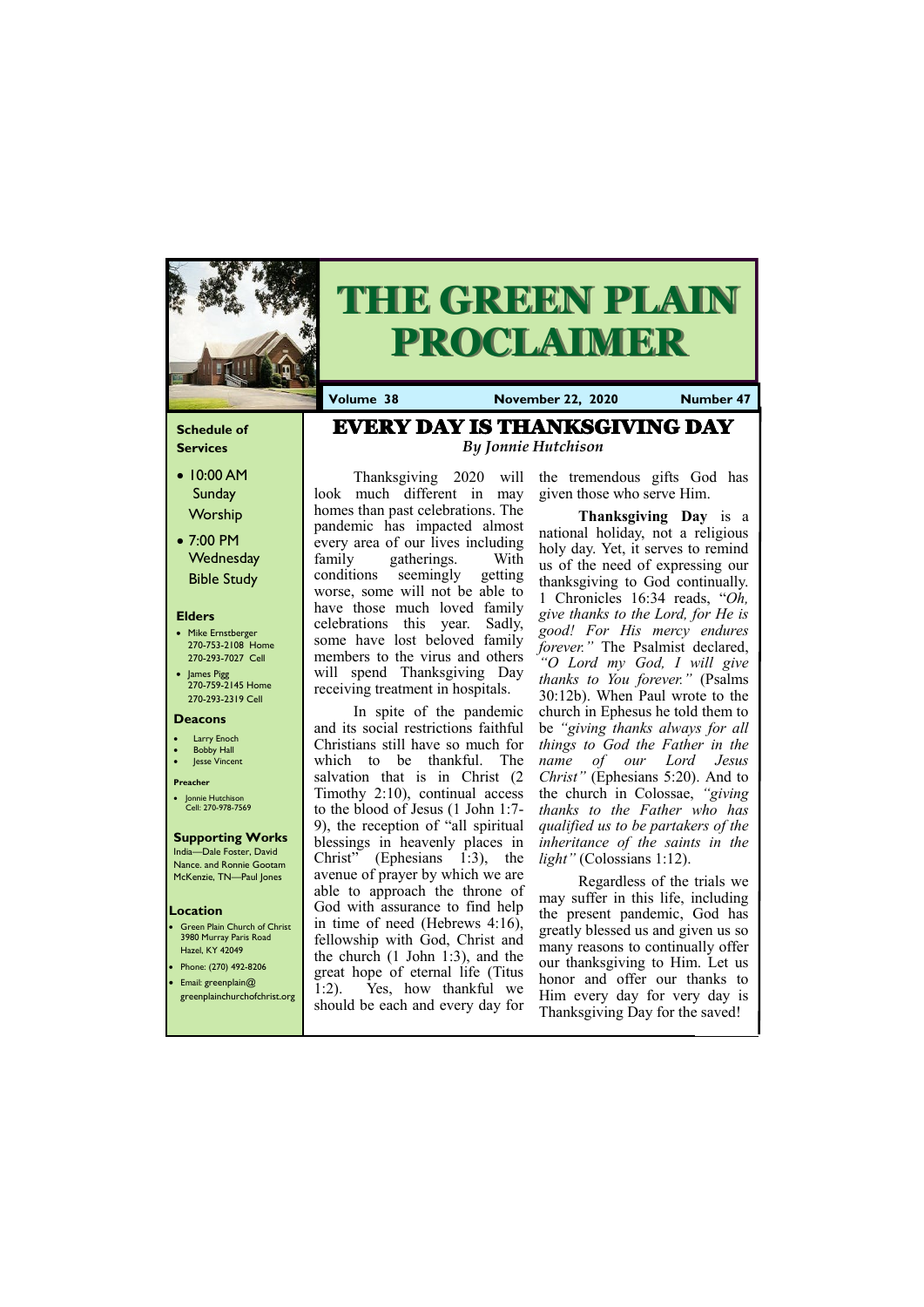#### NEWS AND NOTES

*REMEMBER IN PRAYER: Green Plain members*: Remember Faye Travis, Peggy Jarvis, Rex Enoch, Mary Crutchfield, Joanne Barnes, Maxine Pool, Hayes and Marjorie Grady, Jim Fielder, Griselda Adams, Larry Enoch, Carolyn Byars, and Mary Lowrie. Jim Lowrie had sugary this past Tuesday and is at home recovering.

**Family and Friends:** Helen Tidwell, Jenne Pool, Teresa Tacker, Betty Pond, Bryan White, Meredith Enoch, Kenneth Mizell, , Janice Canter, , Andrea Phillips, Donald and Dorothy Cook, Sandra Cook Downs, Kevin Smith, Walter Lee Steely, Carol Pigg and Dale Pentecost.

- **WORSHIP AND BIBLE STUDY:** We will continue meeting each Sunday morning at 10:00 am for worship and on Wednesday at 7:00 pm for Bible study. All other services are cancelled until further notice.
- **PANTRY ITEMS November 2020: 1—Sweet Pickles 8—Green Beans; 115— Canned Meats; 22—Peas 29— Diced Tomatoes.** Please bring any additional items you wish for the "blessing box" which is located next to the breezeway on the north side of the building.
- **See our Facebook page** for announcements, updates and articles. Access to past editions of this bulletin are available on our website at http://greenplainchurchofchrist.org.
- **Mission Work:** Please continue to pray for the preachers this congregation is supporting in India and for Ronnie Gootan, David Nance, Mike Kiser, Arnold Gerson and Paul Jones in their respective works.
- **November 2020 Anniversaries:** 1st—Ann & David Thompson; 13th—Jane & Brent Morris; 17th—Debbie & Mike Ernstberger. **Birthdays:** 15th—Jonnie Hutchison; 23rd—Vickie Canter. If we have left anyone out please let us know.
- **We offer FREE BIBLE CORRECPONDENCE COURSES through the mail. Enroll on our website or send your name and return mailing address to the address on the first page of this bulletin. You may also call 270-978-7569 or you may email us at greenplain@greenplainchurchofchrist.org.**

#### **Page 2**

**ONLINE SPIRITUAL RESOURCES Gospel Broadcasting Network https://gbntv.org/**

**World Video Bible School https://store.wvbs.org/wvbs-splashpage.html**

> **A Bible Answer https://abibleanswertv.org/**

> > **Good News Today http://gnttv.org/**

**In Search of the Lord's Way http://searchtv.org/**



**This Week: In the Old Testament, who was Laban?**

*Last Week:* Where is the Christian's citizenship?

*Answer:* Philippians 3:20 answers, "For our citizenship is in heaven, from which we also eagerly wait for the Savior, the Lord Jesus Christ,"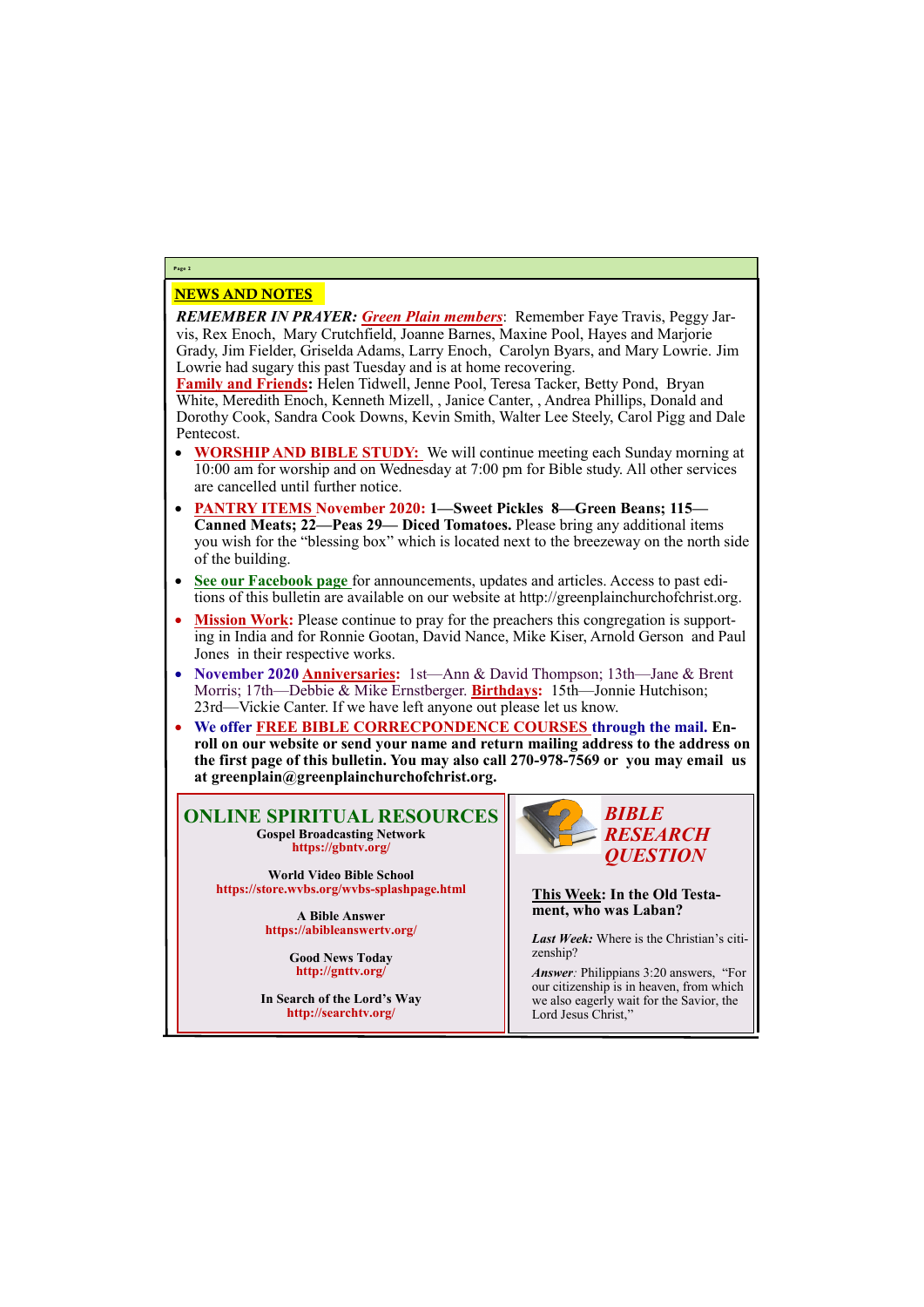**Page 3**

### **THE LAWSUIT OVER A PENNY**

n 1973, the price of copper was starting to increase dramatically. To cut costs, there was a proposal sent to Congress to produce aluminum pennies instead of copper. The Mint made about 1.6 million of these pennies and brought them to Congress for approval. They were rejected. So, all the coins were taken back and destroyed, except for just a few of them. Randall Lawrence inherited one of these coins from his father, a former Mint official. Since this penny is extremely rare, it was valued at \$2 million at auction.

friends and neighbors, saying, 'Rejoice with me, for I have found the coin which I had lost!"

The problem started when the federal government demanded the penny be turned back over to the Mint. Since Lawrence was about to sell the penny at auction, he decided to sue the federal government in hopes of keeping it. The prosecutors' claim was that all coins from the U.S. Mint remain government property and cannot be handed down as souvenirs by government employees to their children. Lawrence lost, had to surrender the coin, and was likely stuck with some hefty legal fees.

In both stories, great effort was put forth to get the coin back into their possession. In the parable in Luke, however, Jesus ties it in with something that far surpasses the value and importance of any coin, "In the same way, I tell you, there is joy in the presence of the angels of God over one sinner who repents"  $(\underline{\text{Luke 15:10}})$ .

It is hard to imagine just how devastating this was for Lawrence. Losing a coin of this value would be terrible whether he was legally entitled to have it or not. About 2000 years ago, there was also someone who lost a coin of great value. [Luke 15:8](https://foresthillcofc.us17.list-manage.com/track/click?u=38366b3bdcea6044f190a0601&id=f72684659a&e=b492ca18f7)-9 details it out, "Or what woman, if she has ten silver coins and loses one coin, does not light a lamp and sweep the house and search carefully until she finds it? When she has found it, she calls together her



Without a doubt, a person's soul is easily more valuable than any coin or possession [\(Matthew 16:26\)](https://foresthillcofc.us17.list-manage.com/track/click?u=38366b3bdcea6044f190a0601&id=23898a6734&e=b492ca18f7). A person's soul is more precious even than the earth itself. Let us keep this perspective in mind, putting souls above all else. Then, we can join in with the sweet celebration in heaven when someone makes the most important decision in life and chooses to be faithful [\(Acts](https://foresthillcofc.us17.list-manage.com/track/click?u=38366b3bdcea6044f190a0601&id=a9e8b194ac&e=b492ca18f7)  [2:38;](https://foresthillcofc.us17.list-manage.com/track/click?u=38366b3bdcea6044f190a0601&id=a9e8b194ac&e=b492ca18f7) [2 Peter 3:9\).](https://foresthillcofc.us17.list-manage.com/track/click?u=38366b3bdcea6044f190a0601&id=84f0d454c4&e=b492ca18f7)

> —*Via Forrest Hill church of Christ Memphis, TN*

# **MIDWEEK BIBLE STUDY**